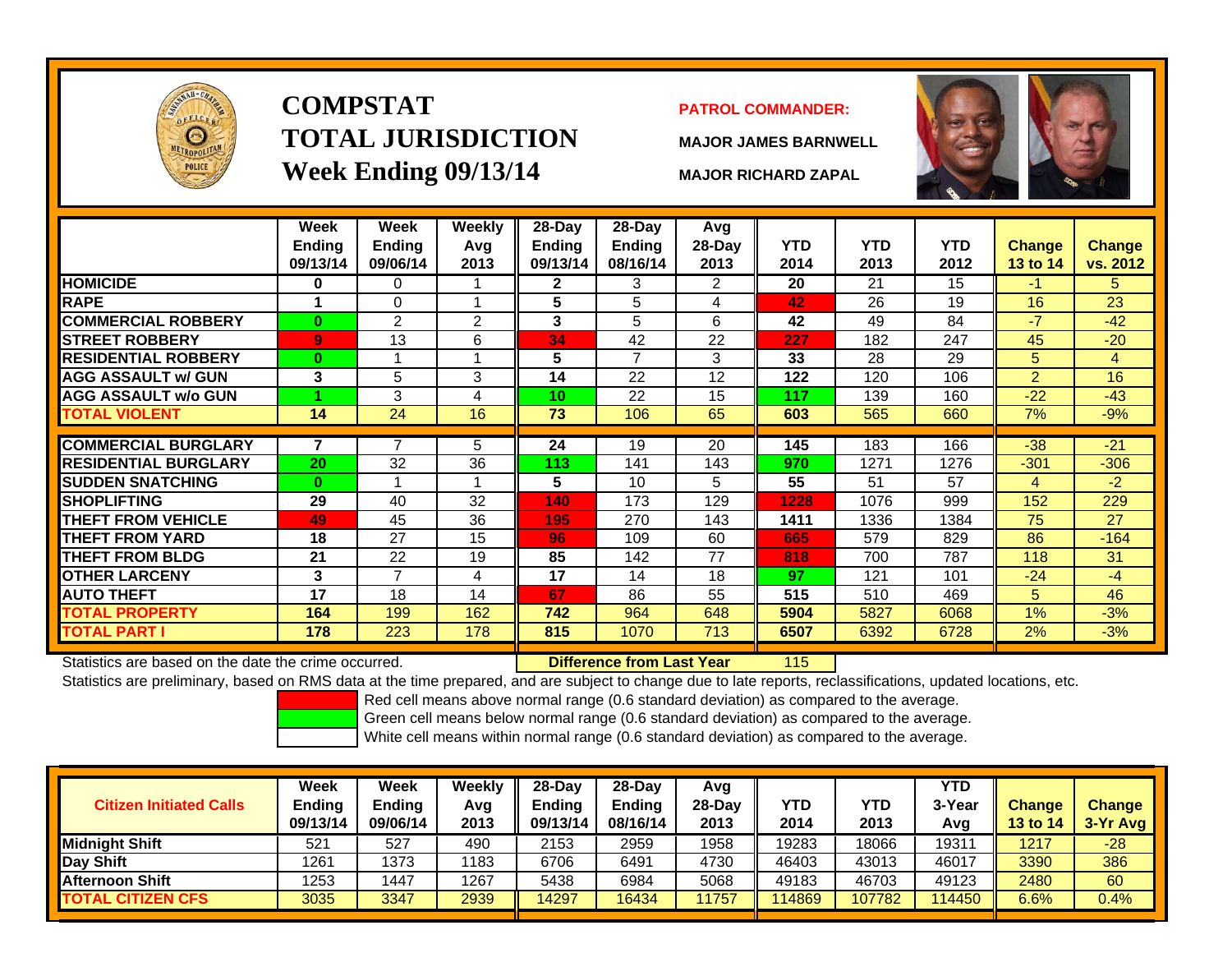

## **COMPSTATWEST CHATHAM PRECINCTWeek Ending 09/13/14**

**PRECINCT COMMANDER:**



**CAPT. CHARLES HALL**

|                             | Week<br><b>Ending</b><br>09/13/14 | Week<br><b>Ending</b><br>09/06/14 | Weekly<br>Avg<br>2013 | $28$ -Day<br><b>Ending</b><br>09/13/14 | $28-Day$<br><b>Ending</b><br>08/16/14 | Avg<br>$28-Day$<br>2013 | <b>YTD</b><br>2014 | <b>YTD</b><br>2013 | <b>YTD</b><br>2012 | <b>Change</b><br>13 to 14 | <b>Change</b><br>vs. 2012 |
|-----------------------------|-----------------------------------|-----------------------------------|-----------------------|----------------------------------------|---------------------------------------|-------------------------|--------------------|--------------------|--------------------|---------------------------|---------------------------|
| <b>HOMICIDE</b>             | 0                                 | $\Omega$                          | 0                     | $\bf{0}$                               |                                       | 0                       |                    | 2                  | 0                  | -1                        |                           |
| <b>RAPE</b>                 | $\bf{0}$                          | $\Omega$                          | $\Omega$              | 1                                      | $\overline{2}$                        |                         | 11                 | 6                  | 6                  | 5                         | 5                         |
| <b>COMMERCIAL ROBBERY</b>   | $\bf{0}$                          |                                   | 0                     | 1                                      | $\Omega$                              |                         | 6                  | 4                  | 16                 | 2                         | $-10$                     |
| <b>STREET ROBBERY</b>       | $\bf{0}$                          | $\Omega$                          | $\Omega$              | $\overline{2}$                         | 7                                     | $\overline{2}$          | 21                 | 20                 | 30                 |                           | $-9$                      |
| <b>RESIDENTIAL ROBBERY</b>  | $\bf{0}$                          | $\Omega$                          | 0                     | $\overline{2}$                         |                                       |                         | 10                 | 5                  | 5                  | 5                         | 5                         |
| <b>AGG ASSAULT w/ GUN</b>   | $\bf{0}$                          | $\Omega$                          | $\Omega$              | $\mathbf{2}$                           | 4                                     | и                       | 11                 | 12                 | 12                 | $-1$                      | $-1$                      |
| <b>AGG ASSAULT w/o GUN</b>  | $\bf{0}$                          |                                   | $\overline{A}$        |                                        | 4                                     | 3                       | 13                 | 23                 | 22                 | $-10$                     | $-9$                      |
| <b>TOTAL VIOLENT</b>        | $\bf{0}$                          | $\overline{2}$                    | $\overline{2}$        | 9                                      | 13                                    | 8                       | 73                 | 72                 | 91                 | 1%                        | $-20%$                    |
|                             |                                   |                                   |                       |                                        |                                       |                         |                    |                    |                    |                           |                           |
| <b>COMMERCIAL BURGLARY</b>  | 3                                 | 4                                 |                       | 8                                      | 5                                     | 2                       | 34                 | 23                 | 25                 | 11                        | 9                         |
| <b>RESIDENTIAL BURGLARY</b> | 7                                 | 8                                 | 6                     | 22                                     | 32                                    | 25                      | 182                | 211                | 206                | $-29$                     | $-24$                     |
| <b>SUDDEN SNATCHING</b>     | $\bf{0}$                          | $\Omega$                          | $\Omega$              | $\bf{0}$                               | 1                                     | 0                       | 4                  | $\Omega$           | 8                  | 4                         | -4                        |
| <b>SHOPLIFTING</b>          | 5                                 | 4                                 | 3                     | 19                                     | 22                                    | 12                      | 185                | 103                | 97                 | 82                        | 88                        |
| <b>THEFT FROM VEHICLE</b>   | 8                                 | 5                                 | 5                     | 28                                     | 26                                    | 21                      | 214                | 191                | 195                | 23                        | 19                        |
| <b>THEFT FROM YARD</b>      | 4                                 | 2                                 | $\overline{2}$        | 12                                     | 15                                    | 8                       | 102                | 75                 | 133                | 27                        | $-31$                     |
| <b>THEFT FROM BLDG</b>      | 4                                 | 3                                 | 3                     | 15                                     | 14                                    | 11                      | 139                | 97                 | 122                | 42                        | 17                        |
| <b>OTHER LARCENY</b>        | $\overline{2}$                    | $\overline{2}$                    |                       | 7                                      | 4                                     | 2                       | 23                 | 10                 | 17                 | 13                        | 6                         |
| <b>AUTO THEFT</b>           | 4                                 | 3                                 | $\overline{2}$        | 11                                     | 20                                    | 9                       | 96                 | 77                 | 65                 | 19                        | 31                        |
| <b>TOTAL PROPERTY</b>       | 37                                | 31                                | 23                    | 122                                    | 136                                   | 91                      | 979                | 787                | 868                | 24%                       | 13%                       |
| TOTAL PART I                | 37                                | 33                                | 25                    | 131                                    | 149                                   | 99                      | 1052               | 859                | 959                | 22%                       | 10%                       |

Statistics are based on the date the crime occurred. **Difference from Last Year** 

193

Statistics are preliminary, based on RMS data at the time prepared, and are subject to change due to late reports, reclassifications, updated locations, etc.

Red cell means above normal range (0.6 standard deviation) as compared to the average.

Green cell means below normal range (0.6 standard deviation) as compared to the average.

| <b>Citizen Initiated Calls</b> | Week<br><b>Ending</b><br>09/13/14 | <b>Week</b><br><b>Ending</b><br>09/06/14 | <b>Weekly</b><br>Avg<br>2013 | $28-Day$<br><b>Ending</b><br>09/13/14 | $28$ -Day<br><b>Ending</b><br>08/16/14 | Avg<br>28-Day<br>2013 | YTD<br>2014 | YTD<br>2013 | <b>YTD</b><br>3-Year<br>Avg | <b>Change</b><br><b>13 to 14</b> | <b>Change</b><br>3-Yr Avg |
|--------------------------------|-----------------------------------|------------------------------------------|------------------------------|---------------------------------------|----------------------------------------|-----------------------|-------------|-------------|-----------------------------|----------------------------------|---------------------------|
| Midnight Shift                 | 104                               | 99                                       | 97                           | 433                                   | 575                                    | 389                   | 3830        | 3550        | 3836                        | 280                              | -6                        |
| Day Shift                      | 270                               | 257                                      | 242                          | 2528                                  | 1305                                   | 967                   | 9454        | 8879        | 9352                        | 575                              | 102                       |
| <b>Afternoon Shift</b>         | 262                               | 277                                      | 259                          | 1079                                  | 1335                                   | 1036                  | 10270       | 9588        | 10116                       | 682                              | 154                       |
| <b>TOTAL CITIZEN CFS</b>       | 636                               | 636                                      | 598                          | 4040                                  | 3215                                   | 2392                  | 23554       | 22017       | 23303                       | 7.0%                             | $1.1\%$                   |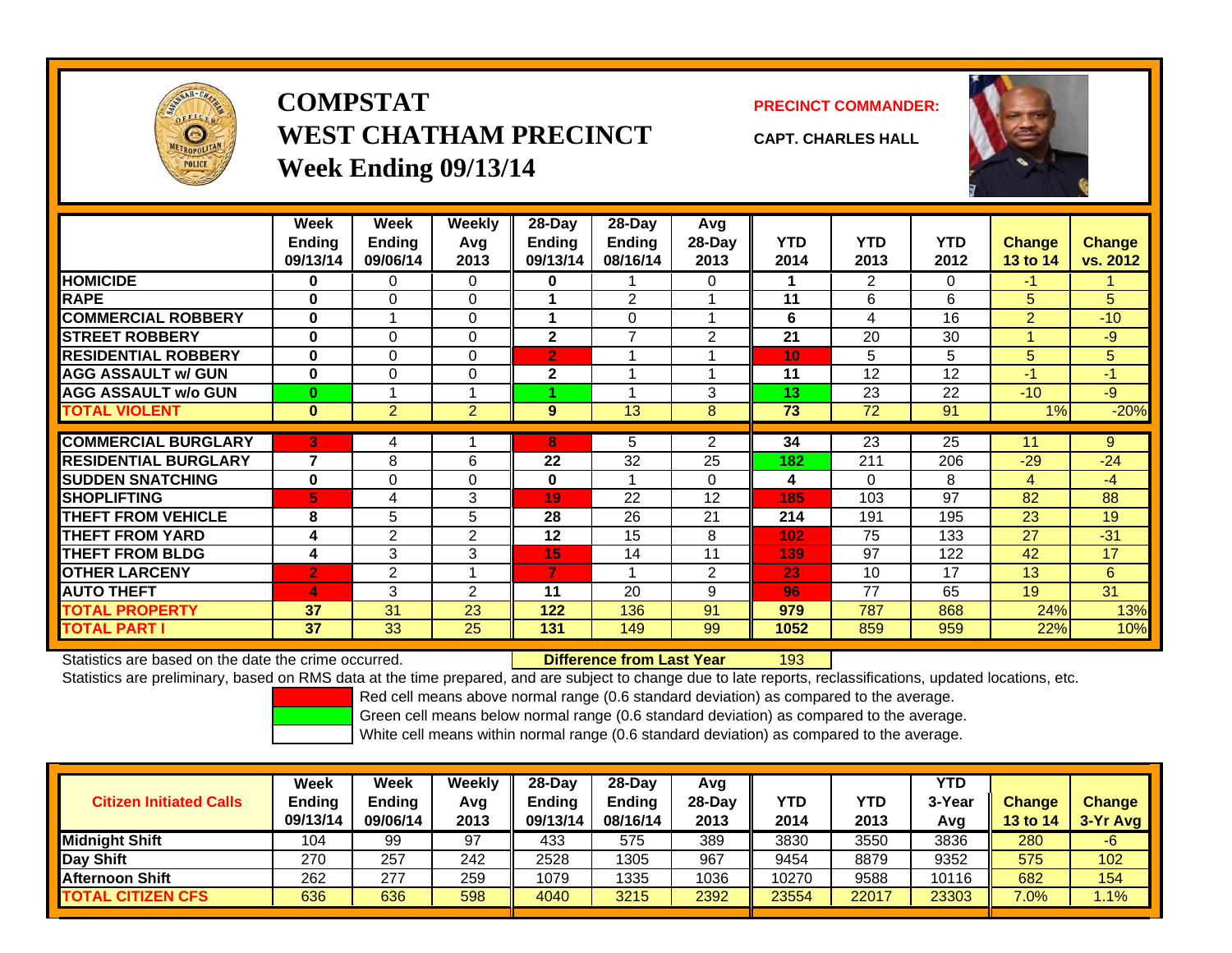

## **COMPSTATDOWNTOWN PRECINCTWeek Ending 09/13/14**

**PRECINCT COMMANDER:**

**CAPT. BEN HERRON**



|                             | Week          | <b>Week</b>    | <b>Weekly</b> | 28-Day         | 28-Day        | Avg            |            |            |            |               |                |
|-----------------------------|---------------|----------------|---------------|----------------|---------------|----------------|------------|------------|------------|---------------|----------------|
|                             | <b>Ending</b> | <b>Ending</b>  | Avg           | <b>Ending</b>  | <b>Ending</b> | 28-Day         | <b>YTD</b> | <b>YTD</b> | <b>YTD</b> | <b>Change</b> | <b>Change</b>  |
|                             | 09/13/14      | 09/06/14       | 2013          | 09/13/14       | 08/16/14      | 2013           | 2014       | 2013       | 2012       | 13 to 14      | vs. 2012       |
| <b>HOMICIDE</b>             | $\bf{0}$      | 0              | 0             |                | 0             |                | 3.         | 8          | 6          | $-5$          | $-3$           |
| <b>RAPE</b>                 | $\bf{0}$      | 0              | $\Omega$      |                | $\Omega$      |                | 6          | 6          | 5          | $\Omega$      | 1.             |
| <b>COMMERCIAL ROBBERY</b>   | $\bf{0}$      | 0              | $\Omega$      | $\bf{0}$       | $\Omega$      |                | 4          | 9          | 9          | $-5$          | $-5$           |
| <b>STREET ROBBERY</b>       | 4             | 2              | 2             | 11             | 11            | 8              | 59         | 68         | 77         | $-9$          | $-18$          |
| <b>RESIDENTIAL ROBBERY</b>  | $\bf{0}$      | 0              | $\Omega$      | $\bf{0}$       | $\Omega$      |                |            | 5          | 6          | $-4$          | $-5$           |
| <b>AGG ASSAULT w/ GUN</b>   | $\bf{0}$      |                |               | $\mathbf{2}$   | 5             | 3              | 23         | 29         | 19         | $-6$          | $\overline{4}$ |
| <b>AGG ASSAULT w/o GUN</b>  | 1             |                |               | $\overline{2}$ | 7             | 4              | 31         | 31         | 49         | $\Omega$      | $-18$          |
| <b>TOTAL VIOLENT</b>        | 5             | 4              | 4             | 17             | 23            | 18             | 127        | 156        | 171        | $-19%$        | $-26%$         |
|                             |               |                |               |                |               |                |            |            |            |               |                |
| <b>COMMERCIAL BURGLARY</b>  | 3             |                |               | 5              | 3             | 3              | 27         | 24         | 22         | 3             | 5.             |
| <b>RESIDENTIAL BURGLARY</b> | $\mathbf{2}$  | 0              | 3             | 12             | 9             | 13             | 79         | 121        | 115        | $-42$         | $-36$          |
| <b>SUDDEN SNATCHING</b>     | $\bf{0}$      |                |               | 3              | 3             | $\overline{2}$ | 20         | 28         | 26         | -8            | $-6$           |
| <b>SHOPLIFTING</b>          | 3             | 3              | 4             | 14             | 19            | 17             | 161        | 149        | 101        | 12            | 60             |
| <b>THEFT FROM VEHICLE</b>   | 9             | 8              | 7             | 45             | 82            | 29             | 379        | 266        | 290        | 113           | 89             |
| <b>THEFT FROM YARD</b>      | 5             | 7              | 4             | 20             | 31            | 18             | 175        | 179        | 182        | $-4$          | $-7$           |
| <b>THEFT FROM BLDG</b>      | 3             | $\overline{2}$ | 4             | 10             | 40            | 15             | 185        | 128        | 179        | 57            | 6              |
| <b>OTHER LARCENY</b>        | $\bf{0}$      |                |               |                | 5             | 4              | 15         | 32         | 20         | $-17$         | $-5$           |
| <b>AUTO THEFT</b>           | $\mathbf{2}$  | 5              | 2             | 16             | 22            | 9              | 97         | 85         | 71         | 12            | 26             |
| <b>TOTAL PROPERTY</b>       | 27            | 28             | 27            | 126            | 214           | 110            | 1138       | 1012       | 1006       | 12%           | 13%            |
| <b>TOTAL PART I</b>         | 32            | 32             | 32            | 143            | 237           | 128            | 1265       | 1168       | 1177       | 8%            | 7%             |

Statistics are based on the date the crime occurred. **Difference from Last Year** 

Statistics are preliminary, based on RMS data at the time prepared, and are subject to change due to late reports, reclassifications, updated locations, etc.

97

Red cell means above normal range (0.6 standard deviation) as compared to the average.

Green cell means below normal range (0.6 standard deviation) as compared to the average.

| <b>Citizen Initiated Calls</b> | Week<br><b>Ending</b><br>09/13/14 | <b>Week</b><br><b>Endina</b><br>09/06/14 | Weekly<br>Avg<br>2013 | 28-Day<br><b>Ending</b><br>09/13/14 | 28-Day<br>Ending<br>08/16/14 | Avg<br>28-Dav<br>2013 | YTD<br>2014 | YTD<br>2013 | YTD<br>3-Year<br>Avg | <b>Change</b><br>13 to 14 | <b>Change</b><br>3-Yr Avg |
|--------------------------------|-----------------------------------|------------------------------------------|-----------------------|-------------------------------------|------------------------------|-----------------------|-------------|-------------|----------------------|---------------------------|---------------------------|
| <b>Midnight Shift</b>          | 128                               | 101                                      | 107                   | 454                                 | 570                          | 428                   | 4214        | 3988        | 4259                 | 226                       | $-45$                     |
| Day Shift                      | 232                               | 255                                      | 208                   | 917                                 | 1186                         | 832                   | 8074        | 7624        | 8003                 | 450                       | 71                        |
| <b>Afternoon Shift</b>         | 235                               | 271                                      | 226                   | 970                                 | 1335                         | 905                   | 8958        | 8400        | 8721                 | 558                       | 237                       |
| <b>TOTAL CITIZEN CFS</b>       | 595                               | 627                                      | 541                   | 2341                                | 3091                         | 2165                  | 21246       | 20012       | 20983                | 6.2%                      | .3%                       |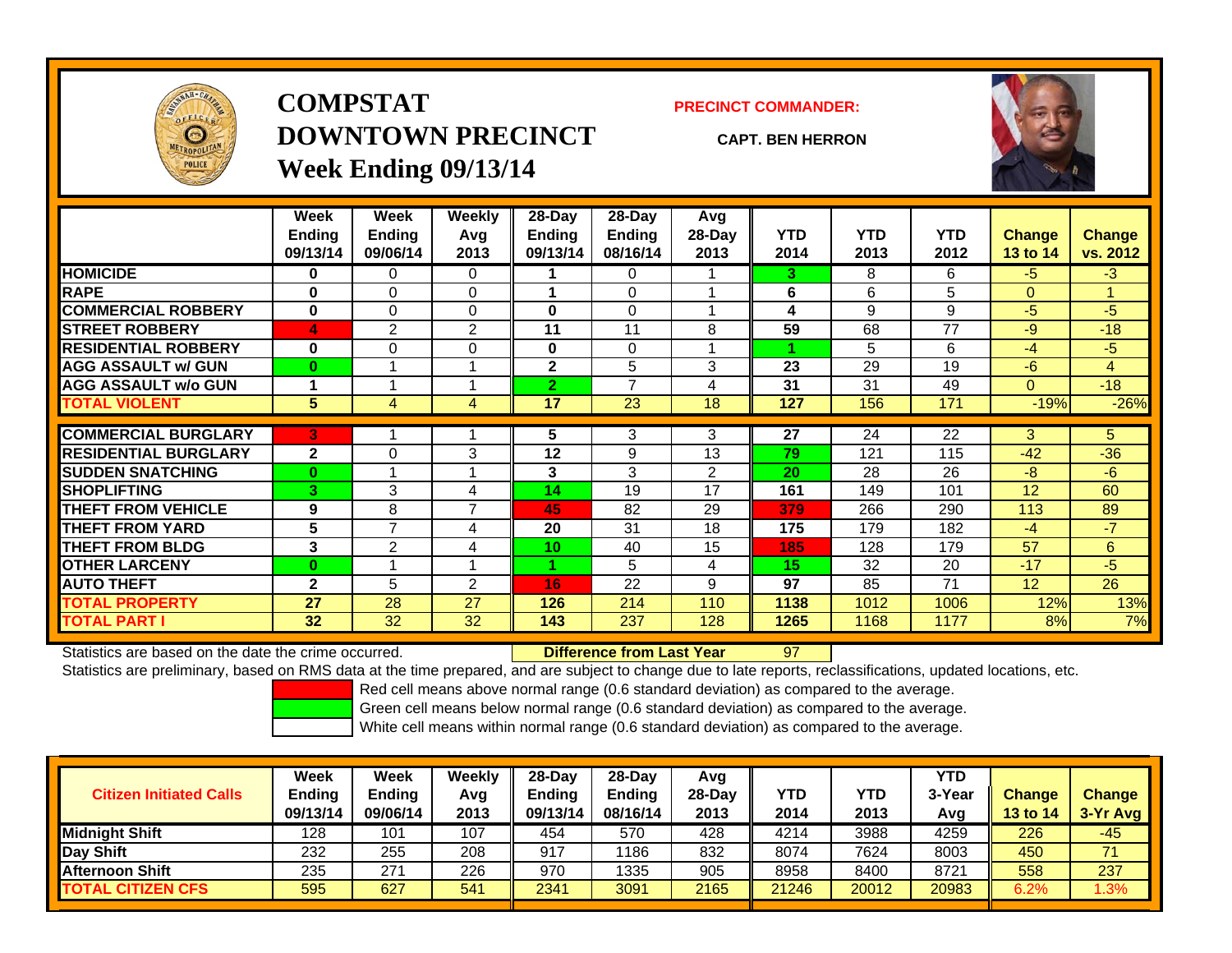

# **COMPSTATCENTRAL PRECINCT CAPT. DEVONN ADAMSWeek Ending 09/13/14**

**PRECINCT COMMANDER:**



|                             | Week<br><b>Ending</b><br>09/13/14 | Week<br>Ending<br>09/06/14 | <b>Weekly</b><br>Avq<br>2013 | $28$ -Day<br>Ending<br>09/13/14 | $28$ -Day<br><b>Ending</b><br>08/16/14 | Avg<br>28-Day<br>2013 | <b>YTD</b><br>2014 | <b>YTD</b><br>2013 | <b>YTD</b><br>2012 | <b>Change</b><br>13 to 14 | <b>Change</b><br>vs. 2012 |
|-----------------------------|-----------------------------------|----------------------------|------------------------------|---------------------------------|----------------------------------------|-----------------------|--------------------|--------------------|--------------------|---------------------------|---------------------------|
| <b>HOMICIDE</b>             | 0                                 | 0                          | $\Omega$                     | 0                               | 2                                      |                       | 11                 | 6                  | 5                  | 5                         | 6                         |
| <b>RAPE</b>                 | 0                                 | 0                          | $\Omega$                     |                                 | $\Omega$                               | 0                     | 8                  | 5                  |                    | 3                         | $\overline{7}$            |
| <b>COMMERCIAL ROBBERY</b>   | 0                                 | 0                          | $\Omega$                     | 0                               | 2                                      |                       | 11                 | 11                 | 12                 | $\Omega$                  | $-1$                      |
| <b>STREET ROBBERY</b>       | 4                                 | 6                          |                              | 11                              | $\overline{ }$                         | 5                     | 77                 | 43                 | 60                 | 34                        | 17                        |
| <b>RESIDENTIAL ROBBERY</b>  | 0                                 | 0                          | 0                            |                                 |                                        |                       | 5                  | 5.                 | 3                  | $\mathbf{0}$              | $\overline{2}$            |
| <b>AGG ASSAULT w/ GUN</b>   | 1                                 | 3                          |                              | 4                               | 11                                     | 4                     | 51                 | 40                 | 39                 | 11                        | 12                        |
| <b>AGG ASSAULT w/o GUN</b>  | $\bf{0}$                          | 0                          |                              | $\overline{2}$                  | 8                                      | 4                     | 32                 | 43                 | 38                 | $-11$                     | $-6$                      |
| <b>TOTAL VIOLENT</b>        | 5                                 | 9                          | 4                            | 19                              | 31                                     | 17                    | 195                | 153                | 158                | 27%                       | 23%                       |
|                             |                                   |                            |                              |                                 |                                        |                       |                    |                    |                    |                           |                           |
| <b>COMMERCIAL BURGLARY</b>  | $\bf{0}$                          | 2                          | 2                            | 4                               |                                        |                       | 28                 | 62                 | 34                 | $-34$                     | $-6$                      |
| <b>RESIDENTIAL BURGLARY</b> | 6                                 | 11                         | 9                            | 38                              | 37                                     | 37                    | 298                | 318                | 374                | $-20$                     | $-76$                     |
| <b>ISUDDEN SNATCHING</b>    | 0                                 | 0                          | $\Omega$                     | 2.                              | 4                                      |                       | 12                 | 9                  | 10                 | 3                         | $\overline{2}$            |
| <b>SHOPLIFTING</b>          | $\overline{2}$                    |                            | $\overline{2}$               | $\overline{7}$                  | 8                                      | 8                     | 72                 | 70                 | 30                 | 2                         | 42                        |
| <b>THEFT FROM VEHICLE</b>   | 15                                | 12                         | 9                            | 56                              | 54                                     | 36                    | 336                | 335                | 334                |                           | $\overline{2}$            |
| <b>THEFT FROM YARD</b>      | 4                                 | 11                         | 4                            | 31                              | 27                                     | 16                    | 179                | 148                | 213                | 31                        | $-34$                     |
| <b>THEFT FROM BLDG</b>      | 4                                 |                            | 4                            | 12                              | 33                                     | 17                    | 163                | 146                | 131                | 17                        | 32                        |
| <b>OTHER LARCENY</b>        | $\bf{0}$                          |                            |                              | 3                               |                                        | 4                     | 12                 | 22                 | 14                 | $-10$                     | $-2$                      |
| <b>AUTO THEFT</b>           | 5                                 | 4                          | 4                            | 16                              | 21                                     | 17                    | 163                | 156                | 113                | $\overline{7}$            | 50                        |
| <b>TOTAL PROPERTY</b>       | 36                                | 43                         | 35                           | 169                             | 186                                    | 142                   | 1263               | 1266               | 1253               | 0%                        | 1%                        |
| <b>TOTAL PART I</b>         | 41                                | 52                         | 40                           | 188                             | 217                                    | 159                   | 1458               | 1419               | 1411               | 3%                        | 3%                        |

Statistics are based on the date the crime occurred. **Difference from Last Year** 

39

Statistics are preliminary, based on RMS data at the time prepared, and are subject to change due to late reports, reclassifications, updated locations, etc.

Red cell means above normal range (0.6 standard deviation) as compared to the average.

Green cell means below normal range (0.6 standard deviation) as compared to the average.

| <b>Citizen Initiated Calls</b> | <b>Week</b><br>Ending<br>09/13/14 | Week<br><b>Ending</b><br>09/06/14 | Weekly<br>Avg<br>2013 | $28-Day$<br><b>Ending</b><br>09/13/14 | 28-Dav<br><b>Ending</b><br>08/16/14 | Avg<br>28-Day<br>2013 | YTD<br>2014 | YTD<br>2013 | YTD<br>3-Year<br>Avg | <b>Change</b><br>13 to 14 | <b>Change</b><br>3-Yr Avg |
|--------------------------------|-----------------------------------|-----------------------------------|-----------------------|---------------------------------------|-------------------------------------|-----------------------|-------------|-------------|----------------------|---------------------------|---------------------------|
| <b>Midnight Shift</b>          | 106                               | 126                               | 105                   | 480                                   | 654                                 | 419                   | 4221        | 3913        | 4208                 | 308                       | 13                        |
| Day Shift                      | 268                               | 278                               | 249                   | 1080                                  | 328                                 | 996                   | 9780        | 8998        | 9280                 | 782                       | 500                       |
| <b>Afternoon Shift</b>         | 280                               | 315                               | 263                   | 1161                                  | 1450                                | 1050                  | 10060       | 9793        | 10355                | 267                       | $-295$                    |
| <b>TOTAL CITIZEN CFS</b>       | 654                               | 719                               | 616                   | 2721                                  | 3432                                | 2465                  | 24061       | 22704       | 23843                | 6.0%                      | $0.9\%$                   |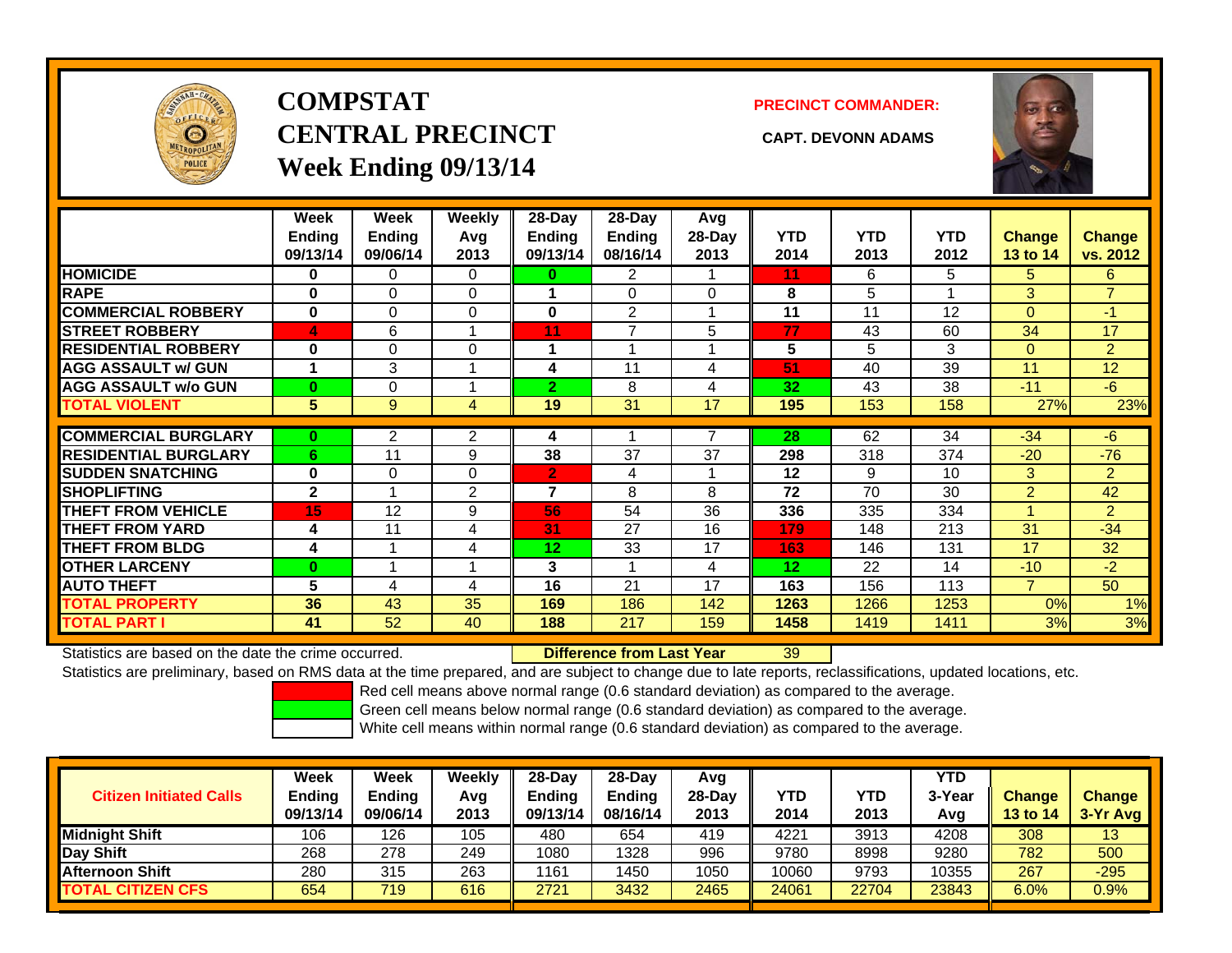

#### **COMPSTATSOUTHSIDE PRECINCT** CAPT. TERRY SHOOP **Week Ending 09/13/14**

#### **PRECINCT COMMANDER:**



|                             | Week<br><b>Ending</b><br>09/13/14 | Week<br><b>Ending</b><br>09/06/14 | Weekly<br>Avg<br>2013 | 28-Day<br><b>Ending</b><br>09/13/14 | 28-Day<br><b>Ending</b><br>08/16/14 | Avg<br>28-Day<br>2013 | <b>YTD</b><br>2014 | <b>YTD</b><br>2013 | <b>YTD</b><br>2012 | <b>Change</b><br>13 to 14 | <b>Change</b><br>vs. 2012 |
|-----------------------------|-----------------------------------|-----------------------------------|-----------------------|-------------------------------------|-------------------------------------|-----------------------|--------------------|--------------------|--------------------|---------------------------|---------------------------|
| <b>HOMICIDE</b>             | 0                                 | 0                                 | $\Omega$              | $\bf{0}$                            | 0                                   | $\Omega$              |                    | 3                  | 0                  | $-2$                      |                           |
| <b>RAPE</b>                 | $\bf{0}$                          | $\Omega$                          | 0                     | $\bf{0}$                            | $\overline{2}$                      |                       | 5                  | 4                  | 4                  |                           |                           |
| <b>COMMERCIAL ROBBERY</b>   | 0                                 | 0                                 | 0                     | $\bf{0}$                            | $\overline{2}$                      | 2                     | 14                 | 15                 | 29                 | $-1$                      | $-15$                     |
| <b>STREET ROBBERY</b>       |                                   | $\overline{2}$                    |                       | 61                                  | 12                                  | 3                     | 41                 | 23                 | 44                 | 18                        | $-3$                      |
| <b>RESIDENTIAL ROBBERY</b>  | $\bf{0}$                          | 0                                 | 0                     | 0                                   | 4                                   |                       | 10 <sub>1</sub>    | 5                  | 9                  | 5                         |                           |
| <b>AGG ASSAULT w/ GUN</b>   |                                   | 0                                 | 0                     | 3                                   | 0                                   |                       | 8                  | 10                 | 11                 | -2                        | $-3$                      |
| <b>AGG ASSAULT w/o GUN</b>  | $\bf{0}$                          |                                   | 0                     | 3                                   | $\overline{2}$                      | 2                     | 13                 | 23                 | 23                 | $-10$                     | $-10$                     |
| <b>TOTAL VIOLENT</b>        | $\overline{2}$                    | 3 <sup>1</sup>                    | $\overline{2}$        | 11                                  | 22                                  | 10                    | 92                 | 83                 | 120                | 11%                       | $-23%$                    |
|                             |                                   |                                   |                       |                                     |                                     |                       |                    |                    |                    |                           |                           |
| <b>COMMERCIAL BURGLARY</b>  |                                   | 0                                 |                       | 3                                   | 5                                   | 4                     | 28                 | 42                 | 56                 | $-14$                     | $-28$                     |
| <b>RESIDENTIAL BURGLARY</b> |                                   | 3                                 | 8                     | 20                                  | 22                                  | 31                    | 161                | 276                | 280                | $-115$                    | $-119$                    |
| <b>SUDDEN SNATCHING</b>     | $\bf{0}$                          | 0                                 | $\Omega$              | $\bf{0}$                            | 2                                   |                       | 9                  | 7                  | 7                  | 2                         | $\overline{2}$            |
| <b>SHOPLIFTING</b>          | 10                                | 20                                | 15                    | 53                                  | 61                                  | 58                    | 473                | 505                | 525                | $-32$                     | $-52$                     |
| <b>THEFT FROM VEHICLE</b>   | 8                                 | 15                                | $\overline{7}$        | 41                                  | 60                                  | 28                    | 264                | 264                | 295                | $\Omega$                  | $-31$                     |
| <b>THEFT FROM YARD</b>      | $\overline{2}$                    | 2                                 | 2                     | 10                                  | 16                                  | 8                     | 88                 | 78                 | 140                | 10                        | $-52$                     |
| <b>THEFT FROM BLDG</b>      | 6                                 | 8                                 | 5                     | 30                                  | 30                                  | 19                    | 162                | 181                | 196                | $-19$                     | $-34$                     |
| <b>OTHER LARCENY</b>        | $\bf{0}$                          | $\overline{2}$                    |                       | 3                                   | 6                                   | 4                     | 23                 | 32                 | 22                 | -9                        |                           |
| <b>AUTO THEFT</b>           | 4                                 | 4                                 | 2                     | 15                                  | 10                                  | 9                     | 73                 | 87                 | 129                | $-14$                     | $-56$                     |
| <b>TOTAL PROPERTY</b>       | 32                                | 54                                | 41                    | 175                                 | 212                                 | 163                   | 1281               | 1472               | 1650               | $-13%$                    | $-22%$                    |
| <b>TOTAL PART I</b>         | 34                                | 57                                | 43                    | 186                                 | 234                                 | 173                   | 1373               | 1555               | 1770               | $-12%$                    | $-22%$                    |

Statistics are based on the date the crime occurred. **Difference from Last Year** 

-182

Statistics are preliminary, based on RMS data at the time prepared, and are subject to change due to late reports, reclassifications, updated locations, etc.

Red cell means above normal range (0.6 standard deviation) as compared to the average.

Green cell means below normal range (0.6 standard deviation) as compared to the average.

| <b>Citizen Initiated Calls</b> | Week<br>Ending<br>09/13/14 | Week<br><b>Ending</b><br>09/06/14 | Weekly<br>Avg<br>2013 | $28-Dav$<br>Ending<br>09/13/14 | 28-Dav<br><b>Ending</b><br>08/16/14 | Avg<br>$28-Dav$<br>2013 | YTD<br>2014 | YTD<br>2013 | YTD<br>3-Year<br>Avg | <b>Change</b><br>13 to 14 | <b>Change</b><br>3-Yr Avg |
|--------------------------------|----------------------------|-----------------------------------|-----------------------|--------------------------------|-------------------------------------|-------------------------|-------------|-------------|----------------------|---------------------------|---------------------------|
| <b>Midnight Shift</b>          | 90                         | 88                                | 86                    | 377                            | 580                                 | 343                     | 3331        | 3115        | 3338                 | 216                       |                           |
| Day Shift                      | 228                        | 329                               | 238                   | 1149                           | 1336                                | 950                     | 9471        | 8530        | 9280                 | 941                       | 191                       |
| <b>Afternoon Shift</b>         | 221                        | 306                               | 244                   | 1106                           | 1396                                | 976                     | 9402        | 8790        | 9337                 | 612                       | 65                        |
| <b>TOTAL CITIZEN CFS</b>       | 539                        | 723                               | 567                   | 2632                           | 3312                                | 2269                    | 22204       | 20435       | 21955                | 8.7%                      | 1.1%                      |